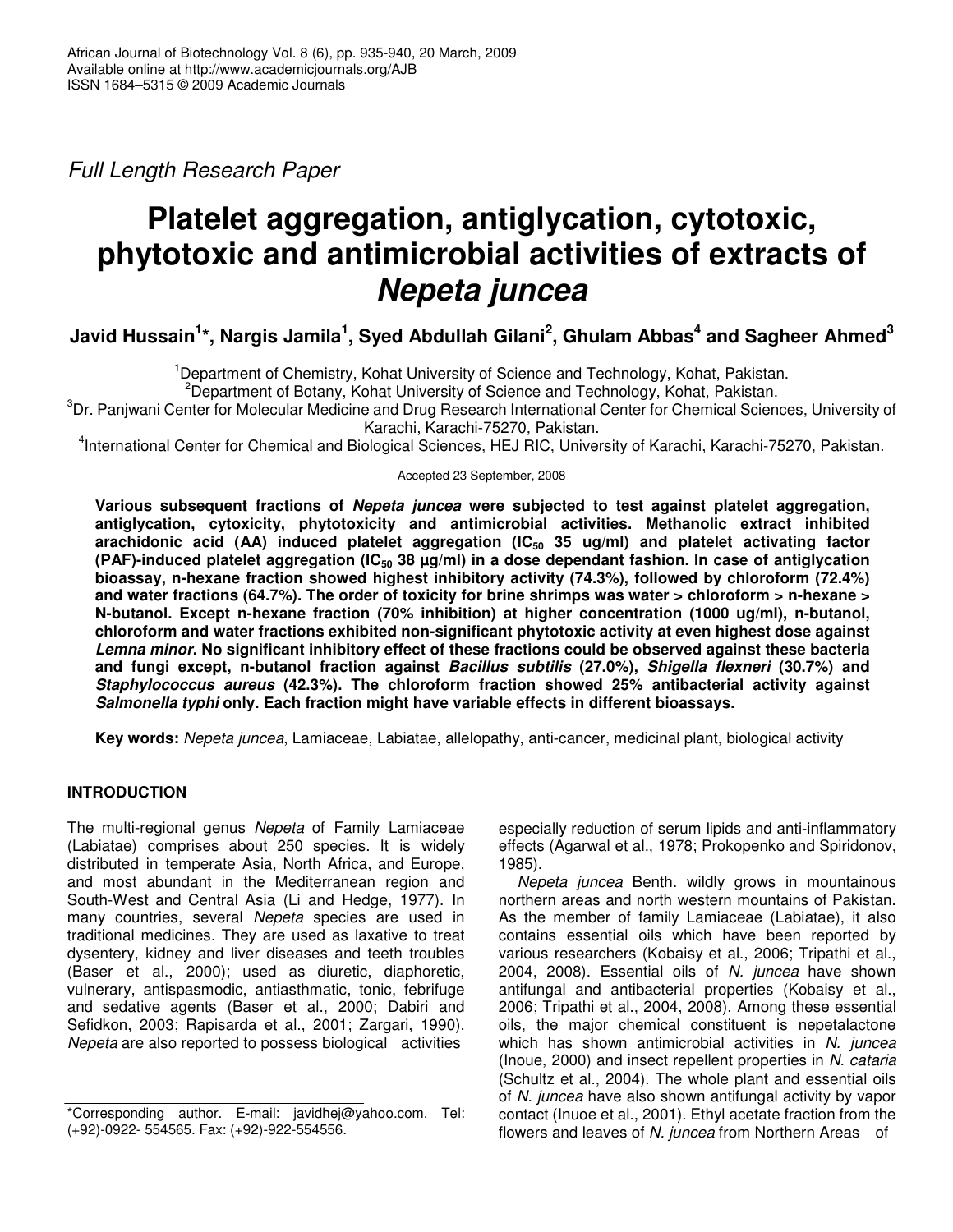Pakistan, yielded 71.8% nepetalactone using GC-MS (Inoue et al., 2001).

The objective of the present study was to screen the active fractions of *N. juncea* and assay for platelet aggregation, antiglycation, cytotoxicity (Brine Shrimp Bioassay), phytotoxicity (*Lemna* Bioassay), antibacterial and antifungal properties.

#### **MATERIALS AND METHODS**

#### **Plant material**

Aerial parts of *N. juncea* were collected from the tribal zone, Kurram Agency Pakistan, near Afghanistan border. Herbarium specimens were deposited in the herbaria of Department of Botany, Kohat University of Science and Technology (KUST), Pakistan and Department of Botany, Government Post Graduate Jehanzeb College, Swat Pakistan.

#### **Extraction and fractionation**

The whole plant of *N. juncea* was dried in dark, chopped and ground to coarse powder. The powdered plant (4 kg) was initially extracted with methanol (7 days x 3) at room temperature. The combined methanolic extract was evaporated under reduced pressure leaving behind a greenish, syrup residue (150 g). The methanol extract was partitioned in various fractions through separating funnel. It was partitioned into n-hexane (30 g), CHCl $_3$  (50 g), ethyl acetate (20 g), n-butanol (10 g) and water fractions (18 g), successively.

#### **Platelet aggregation**

Blood was taken from health human volunteers who have not taken any medication during the last 2 weeks. Blood samples was mixed with 3.8% (w/v) sodium citrate solution (9:1) and centrifuged at 260 g for 15 min at 20°C to obtain platelet rich plasma (PRP). The remaining blood sample was centrifuged at 1200 g for 10 min to obtain platelet poor plasma (PPP). Platelet count was determined by phase contrast microscopy and all aggregation studies were carried out at 37 <sup>º</sup>C with PRP having platelet counts between 2.5 and 3.0 x 10<sup>8</sup> mL<sup>-1</sup> of plasma (Saeed et al., 2007a, b).

Aggregation was monitored by dual-channel Lumi aggregometer (Model 400 Chronolog Corporation, Chicago, USA) using 0.45 ml aliquots of PRP (Shah et al., 1996). The final volume was made up to 0.5 ml with the aggregating agent, dissolved either in normal saline or appropriate vehicle known to be devoid of any effect on aggregation. Aggregation was induced with arachidonic acid (AA) (1.8 mM) or platelet activating factor (PAF) (0.8  $\mu$ M). The anti-aggregatory effect of methanolic extract and each fraction of *N. juncea* were studied by addition of aggregation agents (AA and PAF). The resulting aggregation was recorded for 5 min after challenge, by the change in light transmission as a function of time.

#### **Antiglycation**

Bovine serum albumin (BSA) was used as 10 mg/ml, dissolved in 67 mM phosphate buffer (pH: 7.4). Glucose as 50 mg/ml, dissolved in 67 mM phosphate buffer (pH 7.4). 3 mM sodium azide was added in required quantity of phosphate buffer to inhibit bacterial growth. 1 mg/1000 µl concentration of each fraction was used to calculate antiglycation activity along with standard inhibitor. The dissolved sample (60 µl in each well of 96-well plate) was incubated for a week at 37°C. After a week, the samples were taken out and cooled at

room temperature. Then 6 µl of 100% trichloroacetic acid (TCA) was added to each of the well, supernatants containing unbounded glucose, inhibitor and interfering substances were removed after centrifugation at 14,000 rpm for 4 min, pellets were obtained at the bottom of the wells. Then solvent was removed from each well, and 60 µl of phosphate buffer saline (PBS) pH 10, was added to dissolve the pellets. The comparison of fluorescence intensity at 370 nm excitation and emission at 440 nm was obtained by using a spectrofluorimeter (Matsuda et al., 2003; Matsuura et al., 2002; Nakagawa et al., 2002). Rutin was used as the standard inhibitor (Atta-ur-Rahman et al., 2007). Inhibition percentage was calculated as % inhibition =100 –  $[(OD_{sample} / OD_{blank}) \times 100]$ .

#### **Brine shrimp lethality bioassay**

Brine shrimp (*Artemia salina* larvae) eggs were hatched in a shallow rectangular plastic dish, filled with artificial seawater, which was prepared by mixing a commercial salt mixture (Instant Ocean, Aquarium System, Inc., Mentor, OH, USA) with double distilled water (Meyer et al., 1982).

An unequal partition was made in the plastic dish with the help of a perforated device. 50 mg of eggs were sprinkled into larger compartment, which was placed under the dark condition while the smaller compartment was opened to ordinary light. After two days naupils were collected. A sample of the test fraction was prepared by dissolving 20 mg of each fraction in 2 ml of methanol. From this stock solution, 1000, 100 and 10 µg/mL was transferred to 12 vials; three for each dilution, and three vials were kept as control having 2 ml of methanol only.

The solvent was allowed to evaporate overnight. When shrimp larvae were ready, 1 ml of sea water was added to each vial along with 10 shrimps and the volume was adjusted with sea water to 5 ml per vial. After 24 h, the number of surviving shrimps was counted. Data were analyzed by a Finney computer program (Finney, 1971) to determine the  $LD_{50}$  (Meyer et al., 1982). Each experiment was replicated thrice.

#### **Phytotoxicity bioassay**

This test was performed according to the modified protocol of McLaughlin (1988). The test fractions were incorporated with sterilized E-medium at different concentrations i.e. 10, 100, 1000 µg/mL in methanol. Sterilized conical flasks were inoculated with fractions of desired concentrations prepared from the stock solution and allowed to evaporate overnight. Each flask was inoculated with 20 ml of sterilized E-medium and then ten *Lemna minor* each containing a rosette of three fronds were placed on media. Other flasks were supplemented with methanol serving as negative control and reference inhibitor i.e. Parquet serving as positive control. Treatment was replicated three times and the flasks incubated at 30°C in Fisons Fi-Totron 600 H growth cabinet for seven days, 9000 lux intensity, 56±10 relative humidity and 12 h day length. Growth of *L. minor* in fraction containing flask was determined by counting the number of fronds per dose and growth inhibition was calculated with reference to negative control (McLaughlin*,* 1988).

#### **Antimicrobial activities**

The antibacterial activity was determined by agar well diffusion method. A loopful of a  $10^4$ -10 $^6$  suspension of 24 h old broth of each bacterium was streaked on the surface of Mueller- Hinton agar (BBl-USA) plates. Wells were dug in the agar with the help of sterile dimethyl sulfoxide (DMSO). Dilutions of the stock solution containing  $50,100$ , 150 and 200 µg were prepared in DMSO and 100 µl of each dilution was added in the respective wells. The plates were then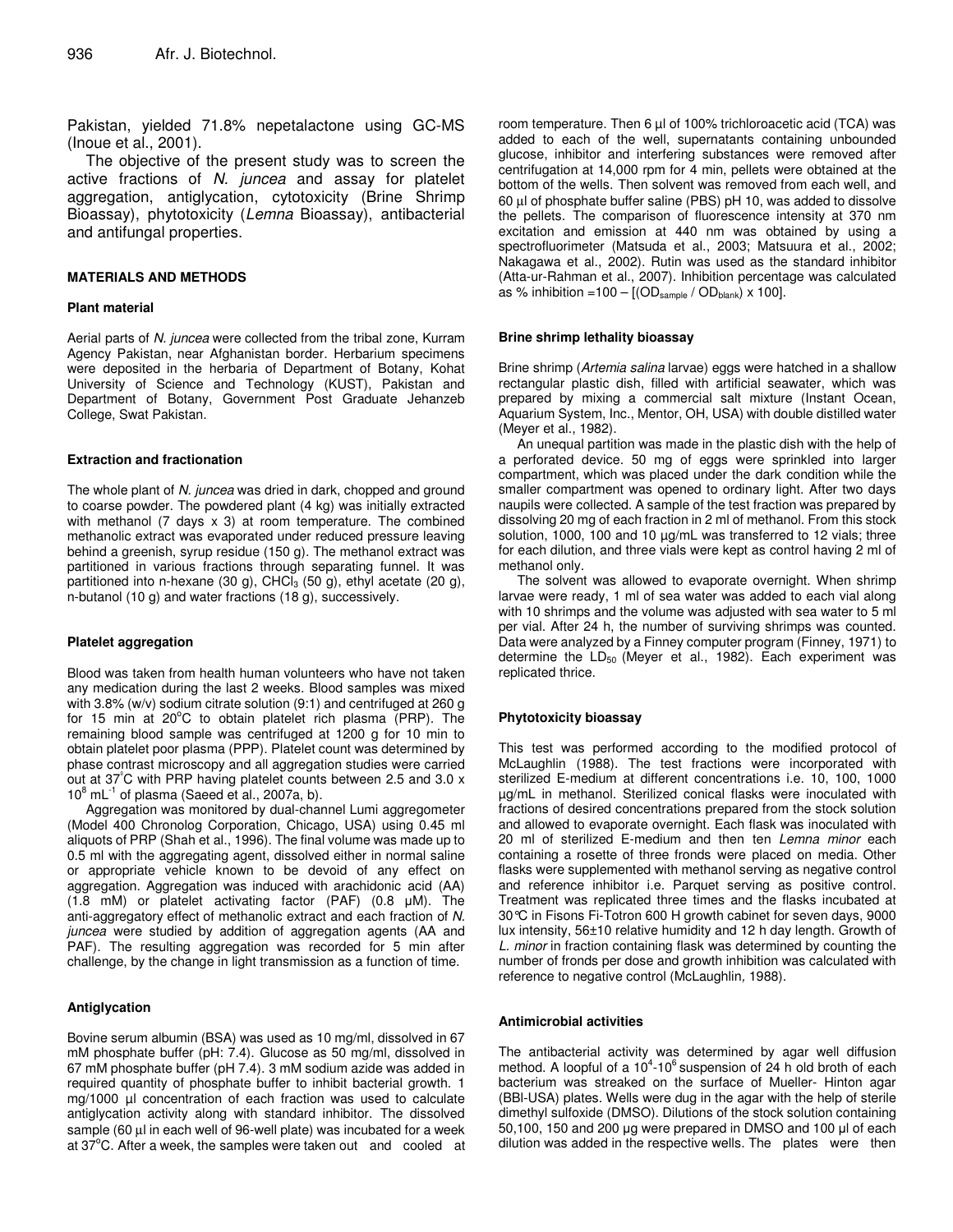incubated at 37°C for 24 h and zone of inhibitions were measured in millimeters (mm) and compared with the control (Atta-ur-Rahman, 1991). Antibacterial activity of fractions of *N. juncea* was studied against *Eschericha coli, Bicillus subtilis, Shigella flexenari, Staphylococcus aureus, Pseudomonas aeruginosa* and *Salmonella typhi.* Ampicillin, Tobramycin and Amoxacilline were used as standard drugs.

### **RESULTS AND DISCUSSION**

#### **Platelet aggregation**

Crude extract and subsequent fractions of *N. juncea* (methanol (NJM), n-hexane (NJH), chloroform (NJC) ethyl acetate (NJE), n-butanol (NJB), and water (NJW)) were investigated for activity against human platelet aggregation. Platelet aggregation was induced by a number of platelet agonists (PAF and AA). However, methanol extract (NJM) inhibited AA induced platelet aggregation in a dose dependant fashion (Figure 1). Concentration of methanol extract (NJM) required to inhibit AA induced human platelet aggregation by 100% (IC<sub>50</sub>) was found to be  $AA = 35 \mu g/ml$  (Figure 1). Similarly methanol extract (NJM) was also effective in inhibiting PAF-induced platelet aggregation in a dose related manner with  $IC_{50}$  of 38  $\mu$ g/ml (Figure 1). Methanol extract (NJM) appears to inhibit platelet COX as this enzyme is responsible for the production of  $TXA<sub>2</sub>$  through which AA mediates its aggregatory effect. Ethyl acetate fraction (NJE) inhibited AA induced platelet aggregation in a dose dependant fashion (Figure 2). Concentration of ethyl acetate fraction (NJE) required to inhibit AA induced human platelet aggregation by 100% ( $IC_{50}$ ) was found to be AA = 45 µg/ml. n-butanol fraction (NJB) was also found effective against AA (Figure 3) and the  $(IC_{50})$  AA= 53  $\mu$ g/ml. Similarly, water fraction (NJW) and n-hexane (NJH) were effective against AA and  $(IC_{50})$  AA= 13  $\mu$ g/ml,  $(IC_{50}$  value= AA=48 µg/ml) (Figures 4 and 5) respectively. However chloroform (NJC) fraction did not show any effects on PAF induced platelet aggregation. Contrary findings were observed by Shehnaz et al*.* (1999) when they studied the effect of extracts of *Cestrum parqui* on human platelet aggregation. They observed that PAF induced platelet aggregation was blocked by all the concentrations but the extract exhibited no effect on AA induced platelet aggregation. Our results showed that the inhibition of AA induced platelet aggregation by n-hexane, ethylacetate, n-butanol and water fractions was selective for AA but not for PAF (Shehnaz et al., 1999). Aqueous extracts of Tibetan medicinal plant, *Lamiophlomis rotata* showed platelet aggregation inhibition (Li et al., 2008). Similarly aqueous extracts of 8 from the total of 17 Guatemalan medicinal plants have shown antiplatelet aggregation (Villar et al., 1997).

#### **Antiglycation bioassay**

All three fractions have shown good inhibitory potential *in*



**Figure 1.** Tracings of inhibition of the platelet aggregation by NJM-Methanol extract, against PAF and AA. Control is aggregation curve obtained by adding  $\overline{AA}$  (1.8 mM) or PAF (0.8  $\mu$ M) and was taken as 100% aggregation. (IC $_{50}$  value= AA=35  $\mu$ g/ml, PAF=38  $\mu$ g/ml).



**Figure 2.** Tracings of inhibition of the platelet aggregation by N-hexane extract (NJH) against AA. Control is aggregation curve obtained by adding AA (1.8mM) and was taken as 100% aggregation.  $(IC_{50}$  value=  $AA=48 \mu g/ml$ .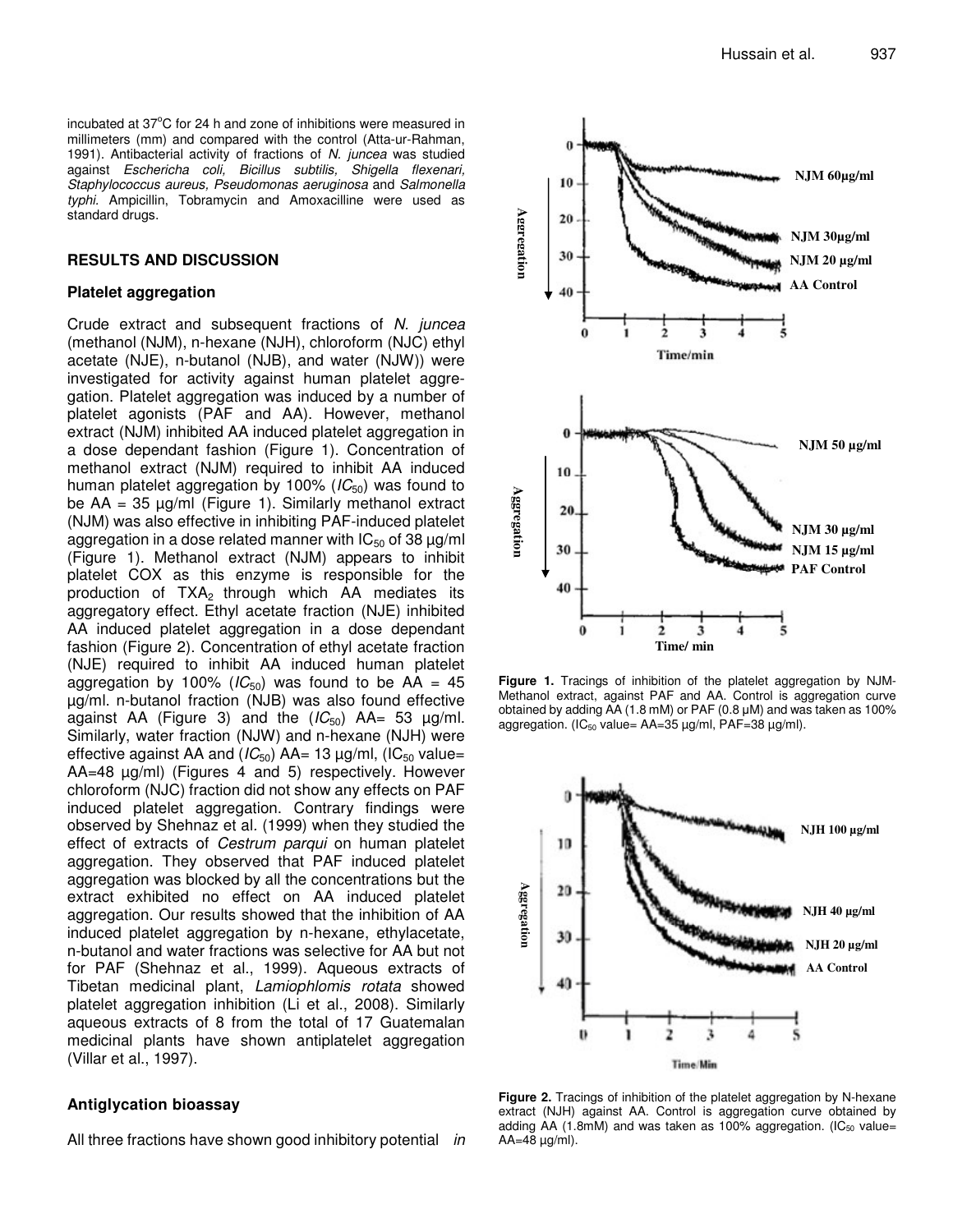

**Figure 3.** Tracings of inhibition of the platelet aggregation by NJE (Ethyl acetate) against AA. Control is aggregation curve obtained by adding AA (1.8mM) and was taken as 100% aggregation.  $(IC_{50}$  value= AA=45 µg/ml).



**Figure 4.** Tracings of inhibition of the platelet aggregation by NJB (N-butanol fraction) against AA. Control is aggregation curve obtained by adding AA (1.8mM) and was taken as 100% aggregation. ( $IC_{50}$  value=  $AA=53 \mu g/ml$ .

**Table 1.** Summary of results of antiglycation bioassay of *Nepeta juncea* fractions.

| <b>Sample</b>               | Inhibition (%) |  |  |  |
|-----------------------------|----------------|--|--|--|
| N-hexane extract (NJH)      | 74.3           |  |  |  |
| Chloroform extract (NJC)    | 72.4           |  |  |  |
| Ethylacetate fraction (NJE) | No Activity    |  |  |  |
| N-butanol fraction (NJB)    | No Activity    |  |  |  |
| Water fraction (NJW)        | 64.7           |  |  |  |

I mg/1000 µL of each sample was used in the assay.

*vitro* at given concentration of 1 mg/1000 µL (Table 1). N-hexane fraction showed highest inhibitory activity (74.3%), followed by chloroform (72.4%) and water frac-



**Figure 5.** Tracings of inhibition of the platelet aggregation by NJW (water) against AA. Control is aggregation curve obtained by adding AA  $(1.8 \text{m})$  and was taken as 100% aggregation.  $(IC_{50}$  value= AA=13 µg/ml).

tions (64.7%). N-butanolic and ethylacetate fractions did not show any antiglycation activity. We could not conduct  $IC_{50}$  studies due to unavailability of samples. However the current study showed that n-hexane fraction might contain our potential chemical compounds respon- sible for higher antiglycation activity. Our assumption is supported by one of the studies in which n-butanolic fraction of *Plantago asiatica* had shown higher antiglycation activity (75%) which was actually due to the presence of a new compound, plantamajoside (Choi et al., 2008).

#### **Brine-shrimp lethality bioassay**

The order of toxicity for brine shrimps was water > chloroform > n-hexane > n-butanol in all the three concentrations (Table 2). N-butanol and n-hexane fractions did not show any significant cytotoxic activity. However, water fraction exhibited lower  $LD_{50}$  values (88.1253 ug/ml) as compared to  $LD_{50}$  value of the chloroform (771.46 ug/ml) fraction. Water fraction could be the potential one which might contain potential cytotoxic compound/s. The extracts with  $LC_{50}$  values higher than 200 mg/l in the brine shrimp test can be considered inactive (Anderson et al., 1991). Water (0.08 mg/ml) and chloroform (0.77 mg/l) fractions of *N. juncea* were active having less than 200 mg/l. Brine shrimp lethality test for ethanolic extracts of *Paeonia emodi* did not show significant toxic effects at 1000, 100 and 10 ug/ml while the  $IC_{50}$  value was also higher than 1000 ug/ml (Khan et al., 2005).

#### **Phytotoxicity bioassay**

The phytotoxicity of all fractions obtained from the crude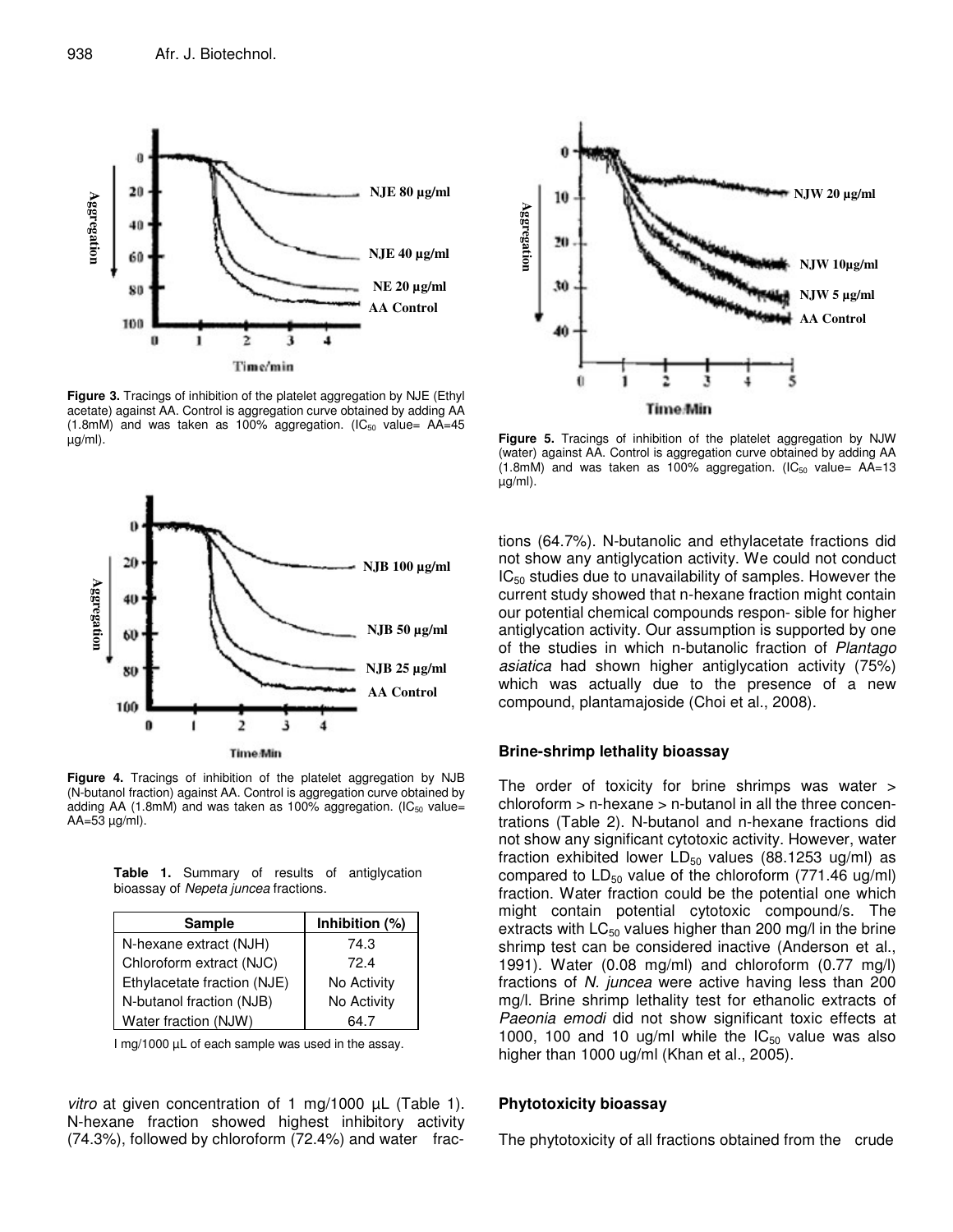| Table 2. Mortality rates (%) of brine shrimps caused by treatments of Nepeta juncea fractions. |  |
|------------------------------------------------------------------------------------------------|--|
|------------------------------------------------------------------------------------------------|--|

| Dose $(\mu g/mL)$ | N-hexane (NJH)           | Chloroform (NJC) | N-butanol (NJB) | Water (NJW) |
|-------------------|--------------------------|------------------|-----------------|-------------|
| 1000              | 30.0                     | 50.0             | 13.3            | 73.3        |
| 100               | 20.0                     | 46.7             | 10.0            | 50.0        |
| 10                | 10.0                     | 40.0             | 03.3            | 30.0        |
| $LD_{50}$ (ug/ml) | $\overline{\phantom{0}}$ | 771.5            |                 | 88.1        |

**Table 3.** Phytotoxic studies of various fractions of *Nepeta juncea* against *Lemna minor.*

| Conc.        | No. of Fonds |            |            |            |                | Growth regulation (%) |            |            |            |         |
|--------------|--------------|------------|------------|------------|----------------|-----------------------|------------|------------|------------|---------|
| $(\mu g/mL)$ | <b>NJH</b>   | <b>NJC</b> | <b>NJW</b> | <b>NJB</b> | <b>Control</b> | <b>NJH</b>            | <b>NJC</b> | <b>NJW</b> | <b>NJB</b> | Control |
| 1000         | 4            | 12         | 10         | 14         | 13.3           | 70                    | 9.8        | 24.9       | 70         | 0.015   |
| 100          |              | 13         | 13         | 15         |                | 39.9                  | 2.3        | 2.3        | 39.9       |         |
| 10           | 14           | 16         | 20         | 17.7       |                | $-5.2$                | $-20.3$    | $-50.3$    | $-5.2$     |         |

methanolic extract was carried out against *L. minor*. This assay was performed at three different concentrations i.e. 1000,100 and 10 µg/ml. N-Butanol (NJB), chloroform (NJC-5) and water (NJW) fractions showed nonsignificant activity at even highest dose while n-hexane fraction (NJH) showed significant activity at the highest dose (Table 3). Phytotoxic properties of genus *Nepeta* have not been studied in detail. However, essential oils of *N. pannonica* [60 components with 1,8-cineole (28.9%), and  $4\alpha$ ,7B,7 $\alpha$ -nepetalactone (14.3%) as the major constituents] exhibited more phytotoxicity to bentgrass as compared to lettuce seeds, with 100% growth inhibition observed at 0.3, and 1.0 mg/ml, respectively (Kobaisy et al., 2005).

## **Antimicrobial activity**

We tested all the fractions of *N. juncea* against 6 bacteria (*B. subtilis, E. coli, S. flexneri, S. aureus, P. aeruginosa,* and *S. typhi*) and 6 fungi (*Aspergillus flavus, Candida albicans, Candida glabrata, Fusarium solani, Microsporum canis,* and *Trichphyton longifusus*). No significant inhibitory effects of these fractions could be observed against these bacteria and fungi. However, the n-butanol fraction showed weak antibacterial activity against *B. subtilis* (27.0%), *S. flexneri* (30.7%) and *S. aureus* (42.3%). The chloroform fraction showed 25% antibacterial activity against *S. typhi* only. Khan et al. (2005) had used the same bacterial and fungal strains as test against crude extracts of *P. emodi* but they also found no significant antibacterial or antifungal activities against these strains. However, essential oils of *N. juncea*, with major constituent of nepetalactone, have shown antifungal and antibacterial properties (Inoue et al., 2001; Tripathi et al., 2004, 2008; Kobaisy et al., 2006). Similarly essential oils (major constituent nepetalactone) of *N. cadmia* (Celick et al., 2008) and *Nepeta rtanjensis* were active against five bacterial strains but not against a fungal strain, while *Aspergillus niger* (Stojanovic et al., 2005), *Nepeta crispa* (Sonboli et al., 2004), *Nepeta sibthorpii* (Galati et al., 2006), *N. cataria* (Billerbeck, 2007), and *Nepeta ispahanica* (Salehi et al., 2007) showed antimicrobial and antifungal activities. But in our case, the fractions did not show effective inhibitory measures against bacterial and fungal strains. It shows that the essential oils of *N. juncea* (but not the various extracts) contain the chemical compound(s) responsible for antimicrobial activity. In this case, each minor to major chemical constituent of essential oils needs to be bio-assayed in future to identify the targeted compound.

## **Conclusion**

The results suggest that each fraction has variable effects in different bioassays. The water fraction showed highest inhibition in platelet aggregation as well as in brine shrimp lethality bioassay which may be the potential fraction for characterization and isolation of targeted compounds. While chloroform fraction showed significant antiglycation activity, only n-hexane fraction at higher concentration (1000 ug/ml) showed inhibitory effect (70%) against *L. minor* while rest of the extracts and concentrations did not show any signification inhibitory effect. In case of antimicrobial activities, the fractions did not exhibit any inhibitory effect against bacterial and fungal strains while essential oils of *N. juncea* have already shown significant inhibitory effects. Thus essential oils may contain the targeted compound for antimicrobial activity.

## **REFERENCES**

Agarwal OP, Khanna DS, Arora RB (1978). Studies of anti-atherosclerotic action of *Nepeta hindostana* in pigs. Arterry 4: 487-496.